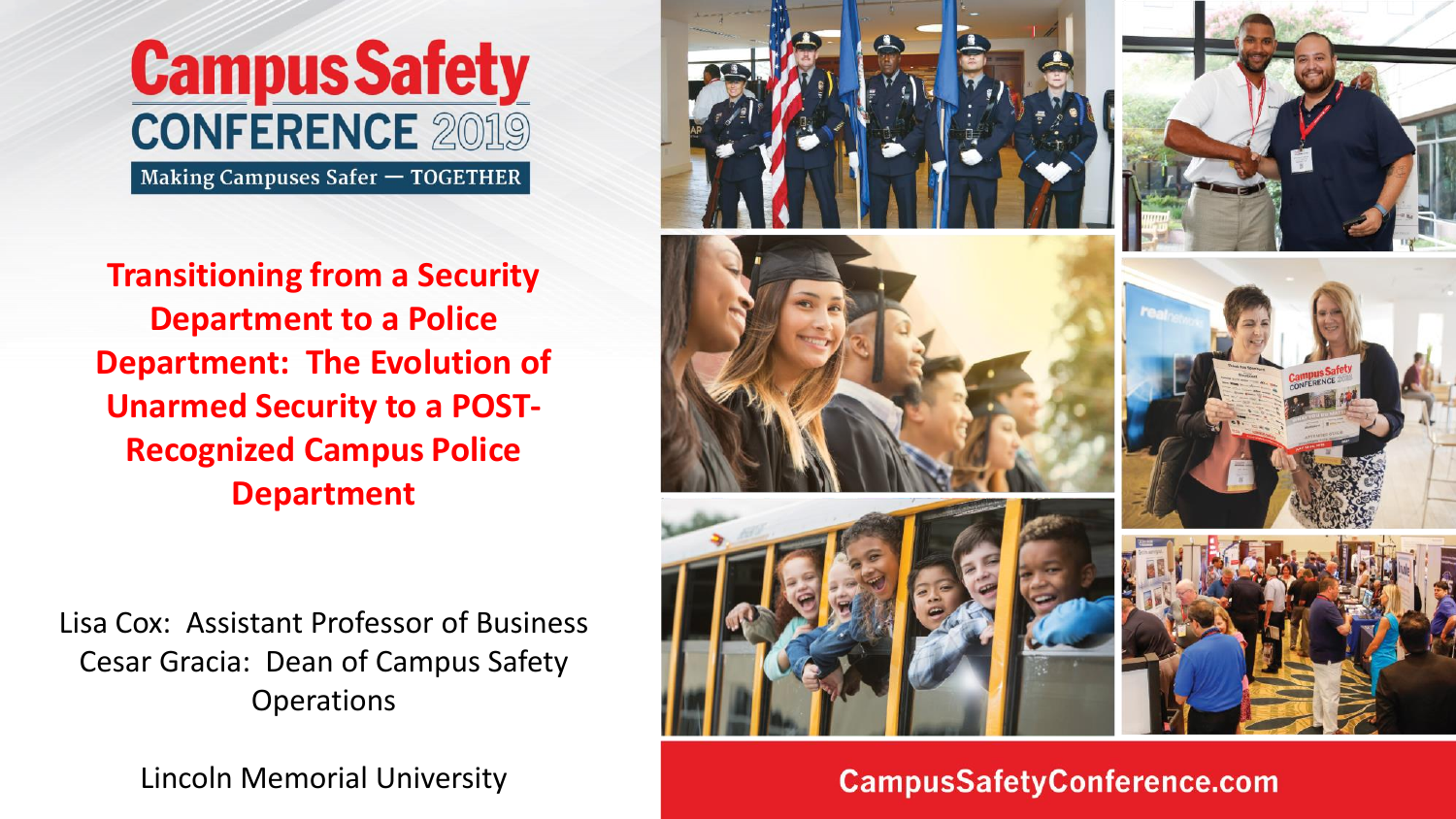

# **Housekeeping**

- Cellphones on vibrate or silent
- Access to the presentation
- Q&A Session at end
- Evaluations
- Social Media

# @CampusSafetyMag #CSC19 #MakingCampusesSaferTOGETHER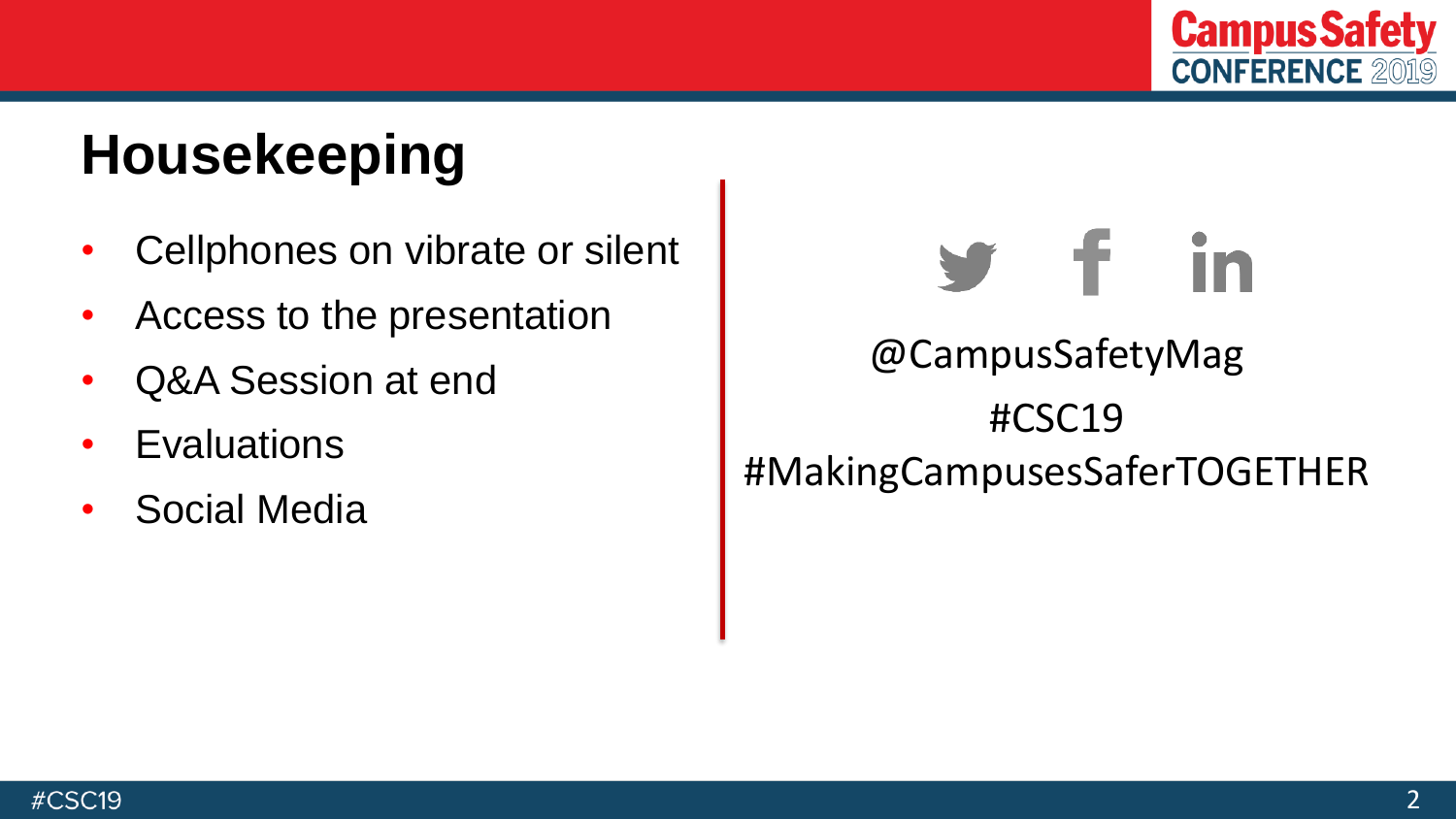

### **About the Presenter**

#### **Cesar Gracia**

- 27 years L.E. Experience
- K.P.D., T.B.I., WSCC RLETA, LMU Dean of Campus Safety Operations
- Use of Force Expert (Federal Courts, State of Tennessee, and Commonwealth of VA)
- Force Science Institute Certified (Biomechanics of Force Encounters)
- FLETC Certified Use of Force Instructor
- FBI-Law Enforcement Executive Development Graduate
- FLETC and POST certified DT **Instructor**
- FLETC and POST certified Firearms **Instructor**
- NRA and POST Certified Patrol Rifle Instructor
- GRACIE and POST certified Ground Defense Instructor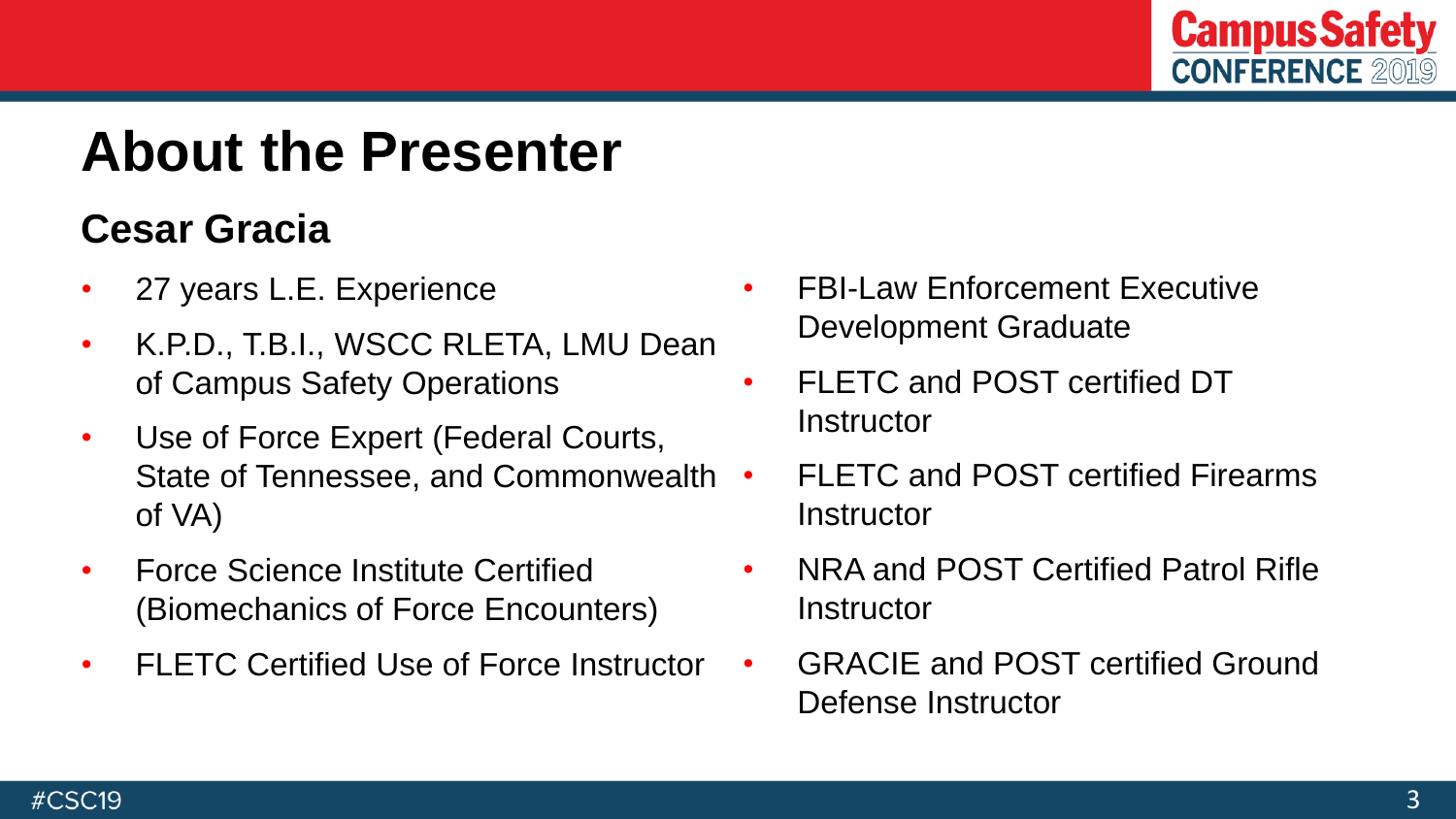

#### **About the Presenter**

#### **Lisa Blair-Cox**

- 17 Years of Service at Lincoln Memorial University
- Currently, Assistant Professor of Business
- Prior role as VP for Administration: Campus Safety and Security, Risk/Insurance, Human Resources & Payroll, Physical Plant & Property, Health & Safety.
- Final stretch of completing a DBA with an emphasis in HRM
- Passionate about Campus Safety

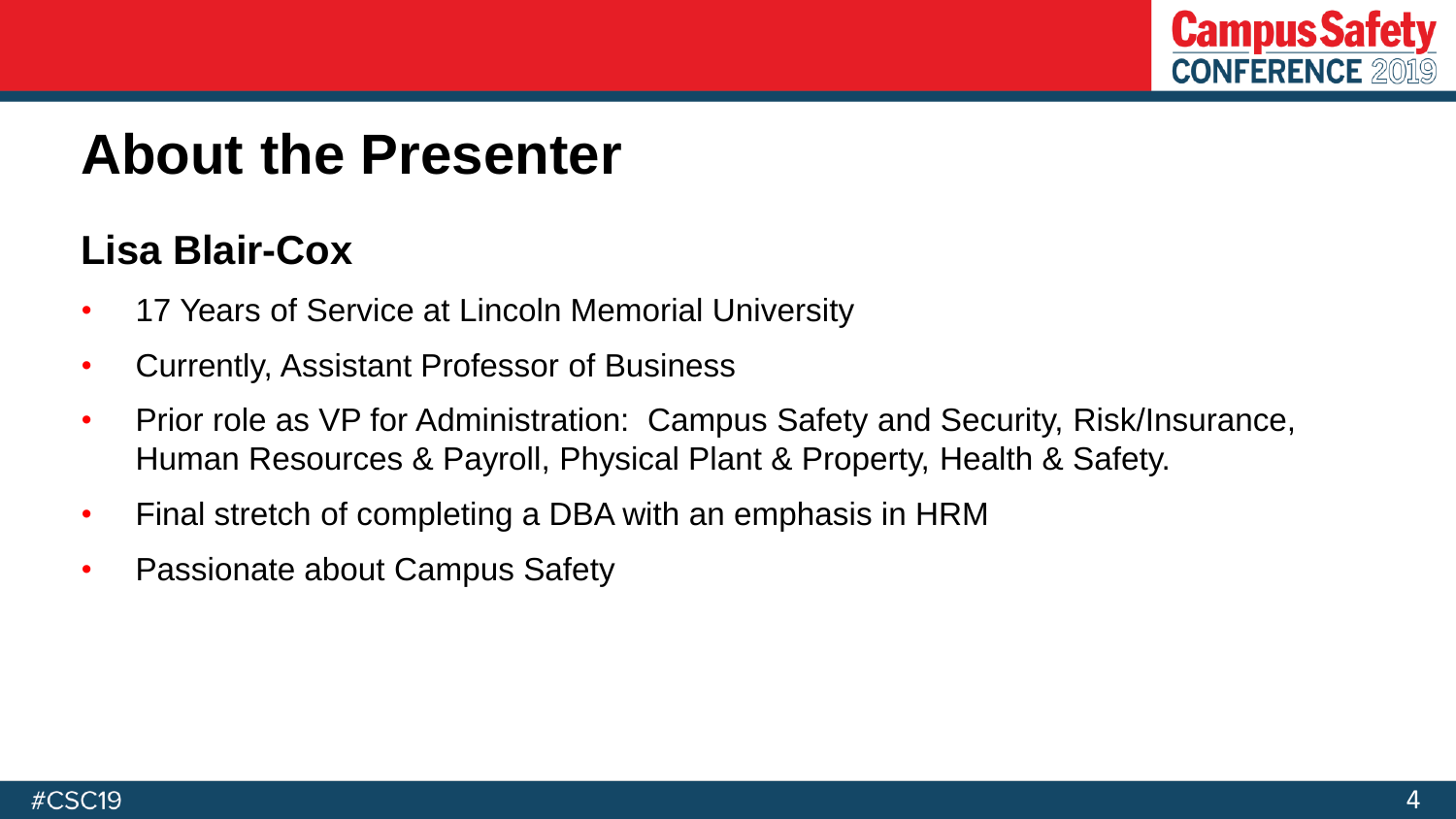# **About LMU**

#### **History**

Founded February 12, 1897, as a living memorial to Abraham Lincoln.

#### **Location**

Harrogate, Tennessee, where Tennessee, Kentucky, and Virginia merge at the Cumberland Gap, approximately 55 miles north of Knoxville, Tennessee.

#### **Campus**

Beautiful, historic, 1,000-acre wooded campus with 43 academic-administrative, 16-residential buildings, a community park and business rentals.

#### **Enrollment (Fall 2017, on- and off-campus)**

4,770 (1,919 undergraduates; 2,851 graduate and professional students) Medical, Law, and Veterinary School



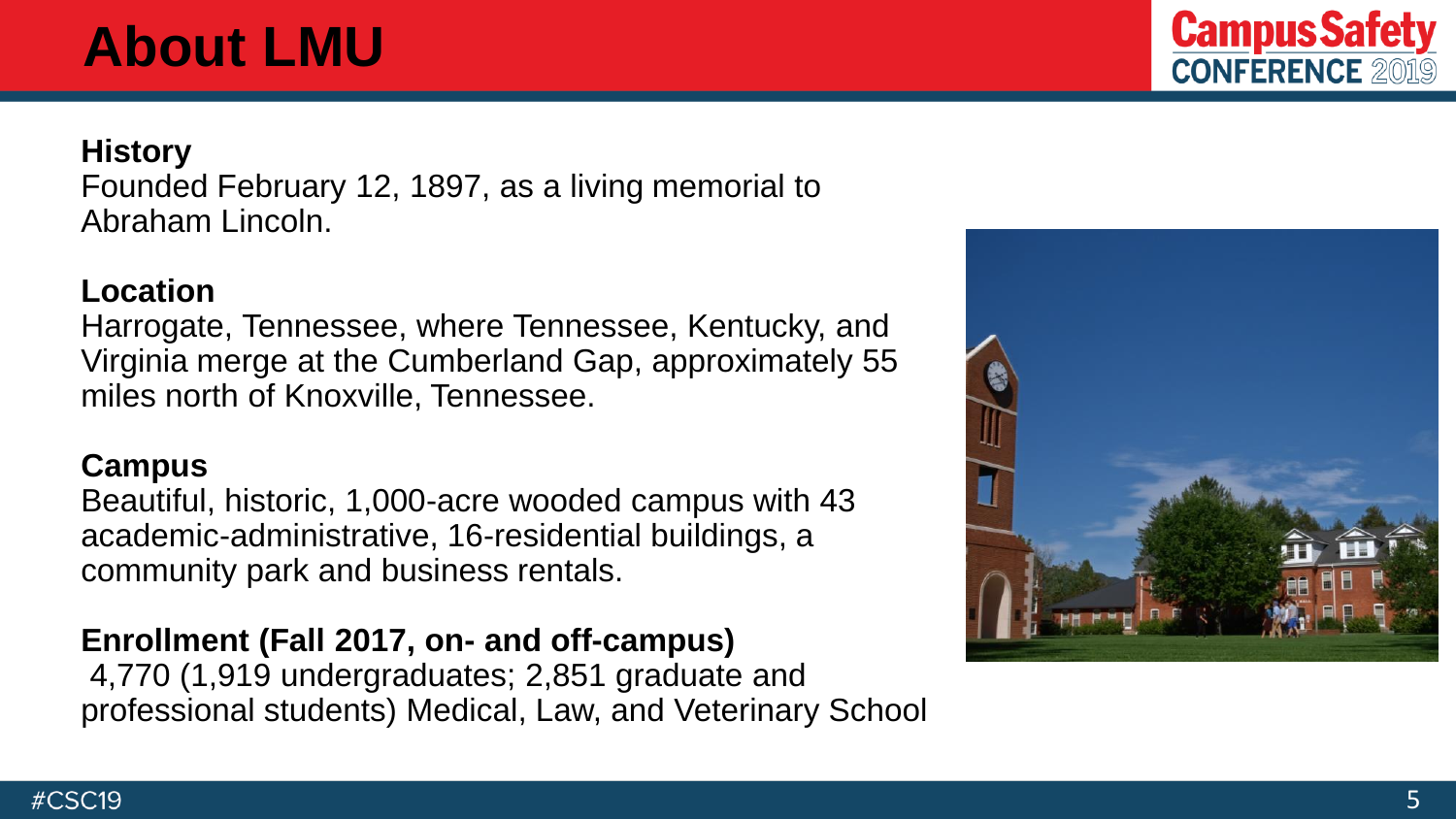

### **About this Session**

#### **Session Takeaways**

- How to begin the process
- Understanding who the stakeholders are on your campus
- Changing the perception of Campus Police
- Policies and procedures
- How to avoid common pitfalls when transitioning from a security to a police department
- Advantages of having police officers on campus in comparison to security officers
- How to successfully implement and utilize both police and security officers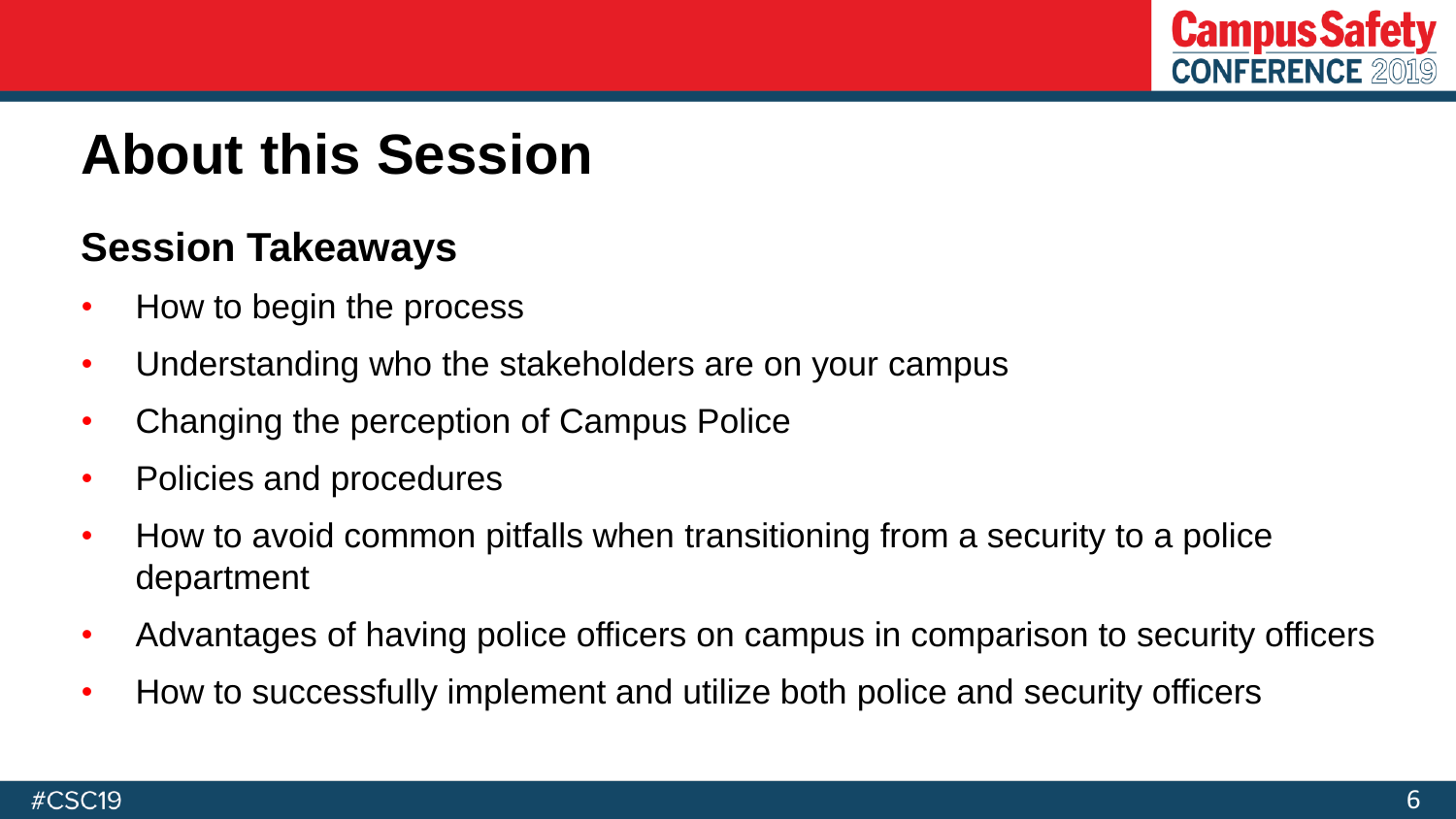

# **Laying the Groundwork**

#### • **Evaluating Need**

- Know Your Campus Crime Statistics, and Area Law Enforcement Capabilities
- **Understand Surrounding Cities/Counties**
	- Demographics, Crime Statistics
- **Investigate State Laws**
	- Private vs Public Institutions
- **Perform a Cost Analysis**
- **Understand Insurances**
- **Memorandum of Understanding/Mutual Aid Agreement**
	- What does it mean for your endeavor?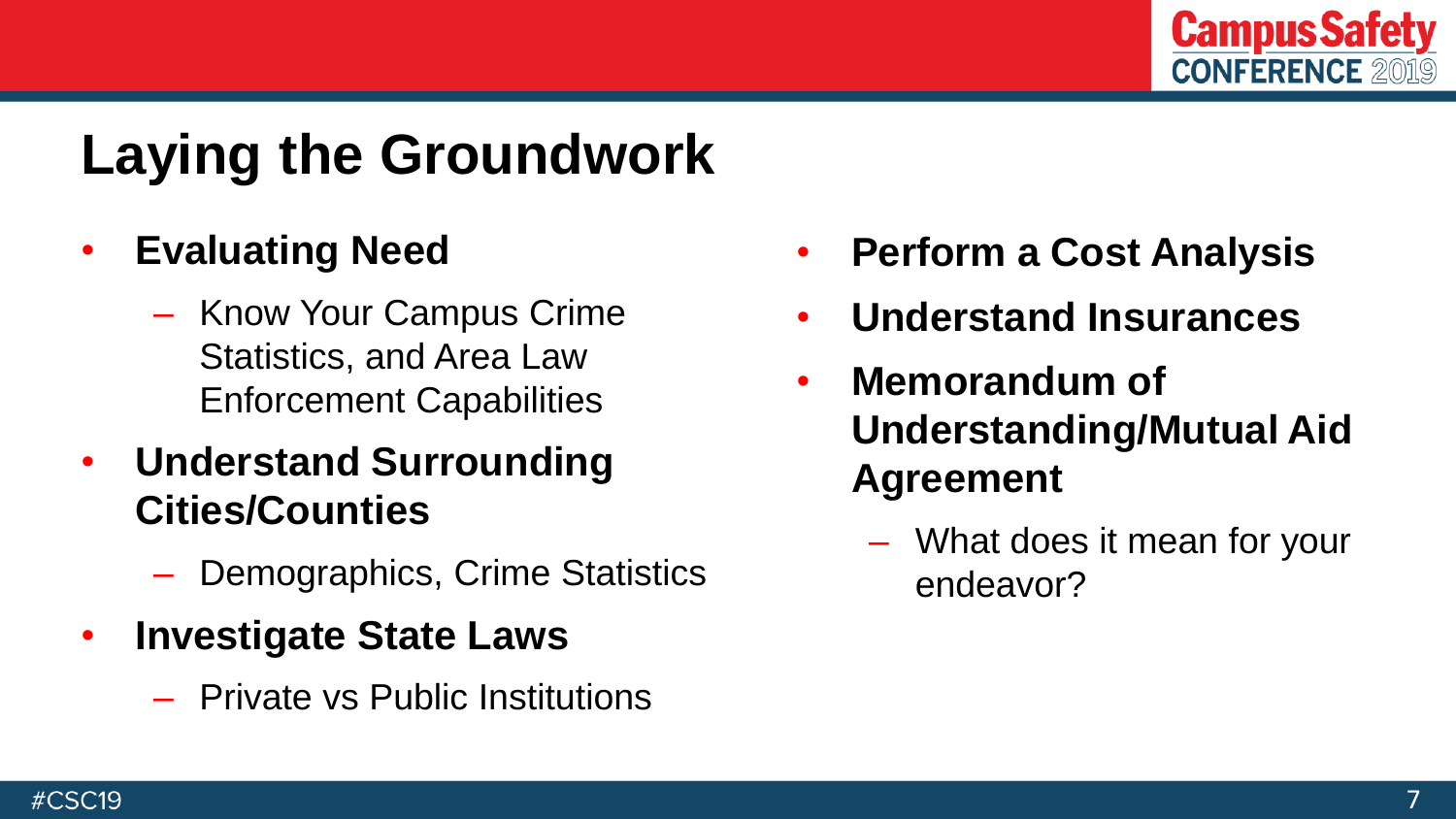

# **Political Environment**

#### **Understanding Who the Local Stakeholders Are**

- Ask yourself and your constituents
- Do you have a relationship with local officials such as Mayor, Commissioners, Police Departments, Sheriff's Office
	- If not create relationships through luncheons and conversations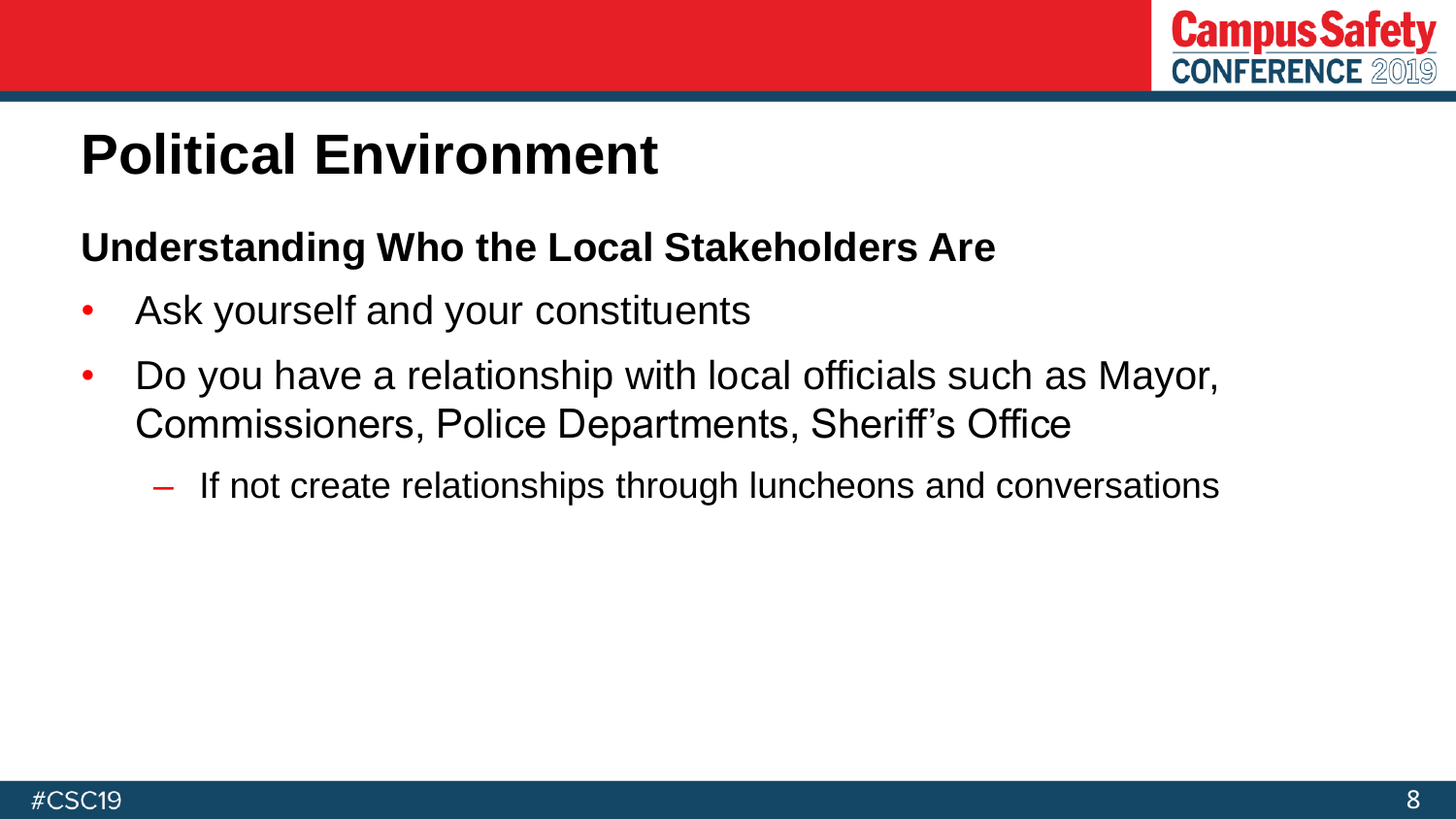

### **Consider the Costs Associated**

#### **You will need financial backing/support**

- Conduct a salary study of surrounding agencies
- Consider the cost of training
- Consider the cost of equipment
- Consider recurring costs, additional required training, equipment upkeep and upgrades, etc.
- Clery Act, State Crime Data, and Title IX training
- Other special considerations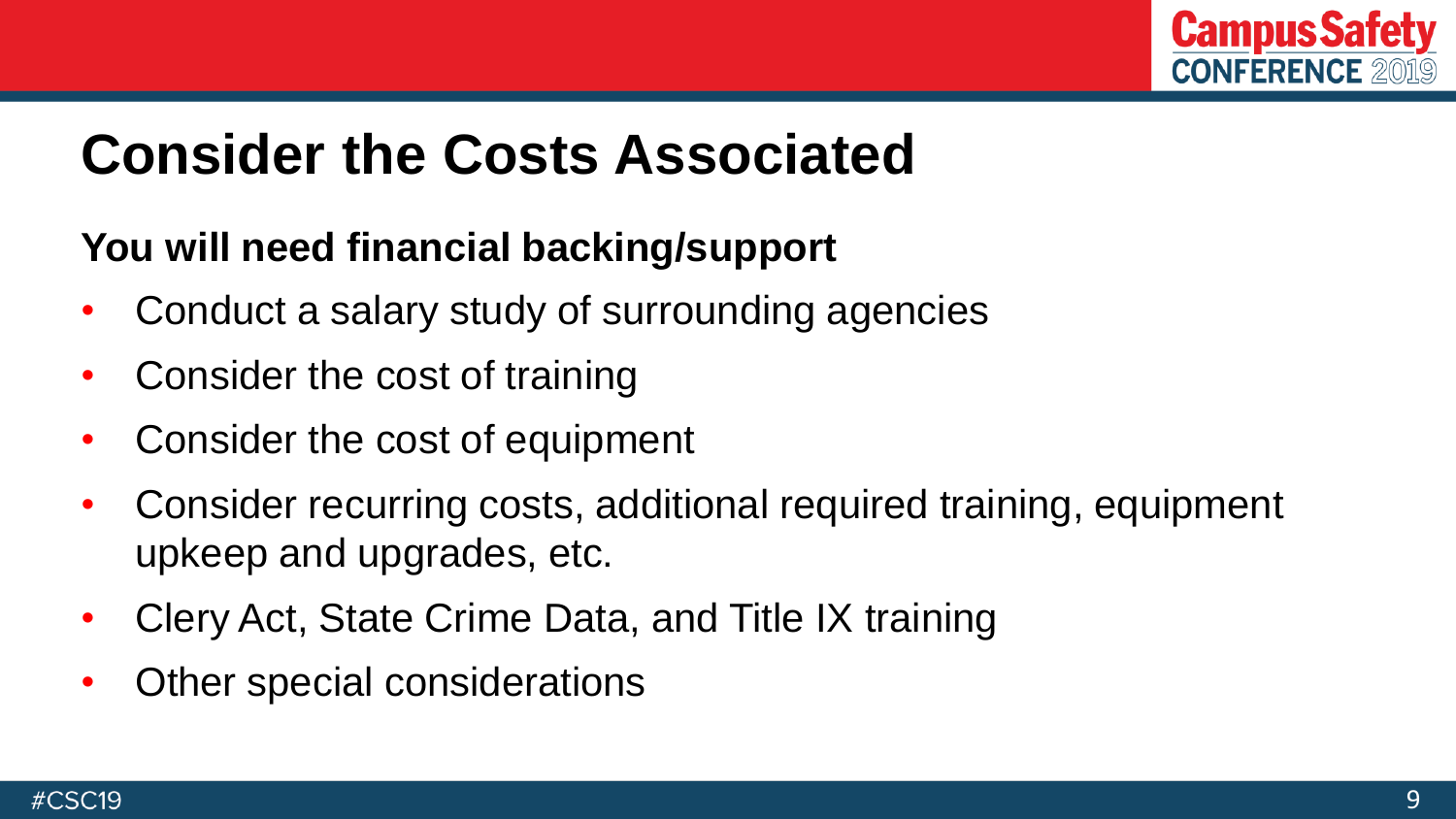

# **Legislature**

#### **Know the Law**

- Some states might have very stringent laws pertaining to campus police departments
- Senate Bill 2166
- Local legislative bodies were contacted and the support of state representative changed Senate Bill 2166 to support the creation of this police force. A memorandum of understanding was crafted between County attorney and LMU legal, a resolution was supported and presented to the county commissioners. After the resolution passed through the county commission it was evident that LMU had the support of the County.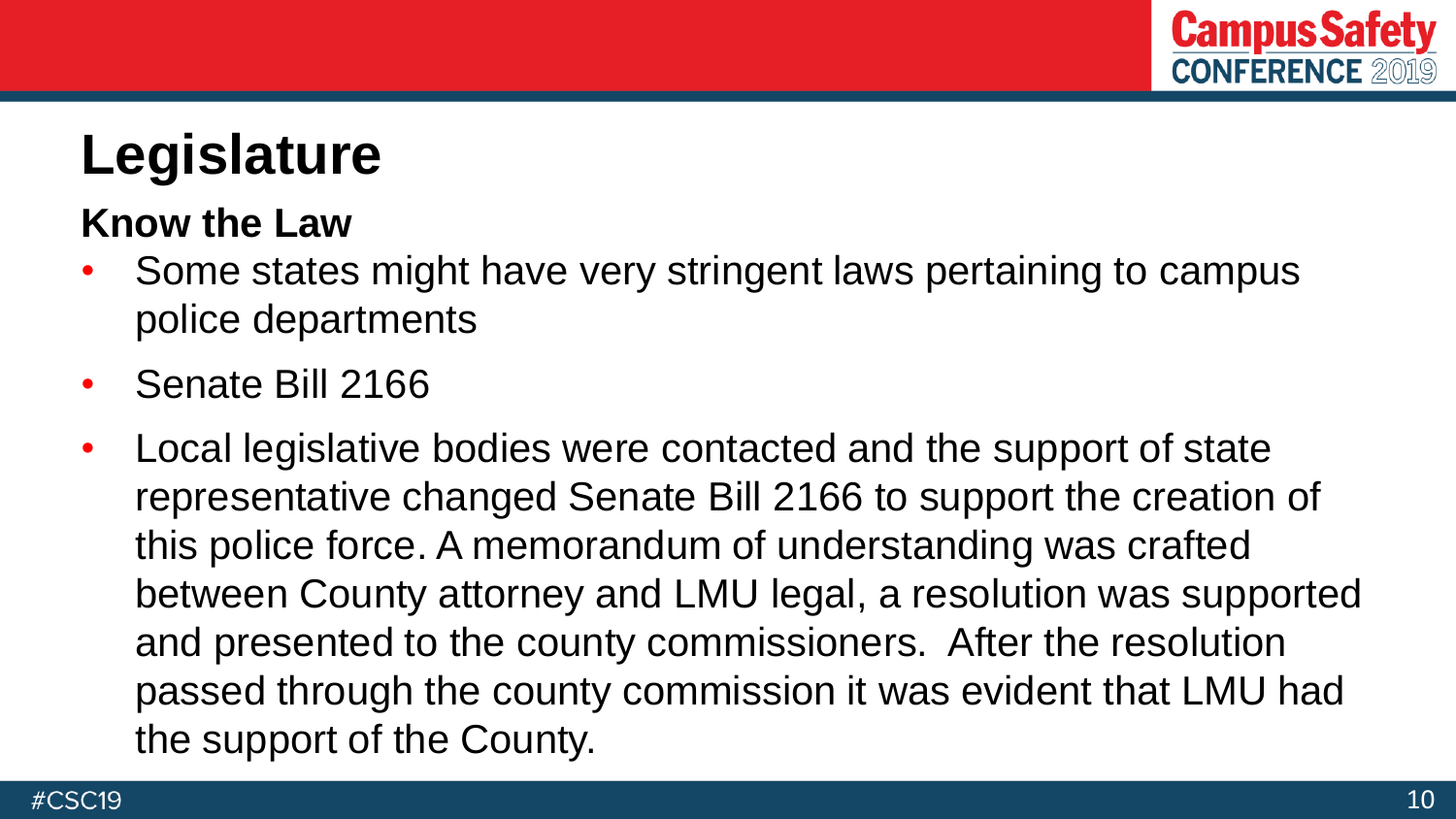

# **Finding the Balance**

- Clearly defining the role of each department: Police, Security, and **Dispatch**
- Establishing the Lines of Authority
- Establishing Teamwork Environment
- Recognizing the Importance of all three

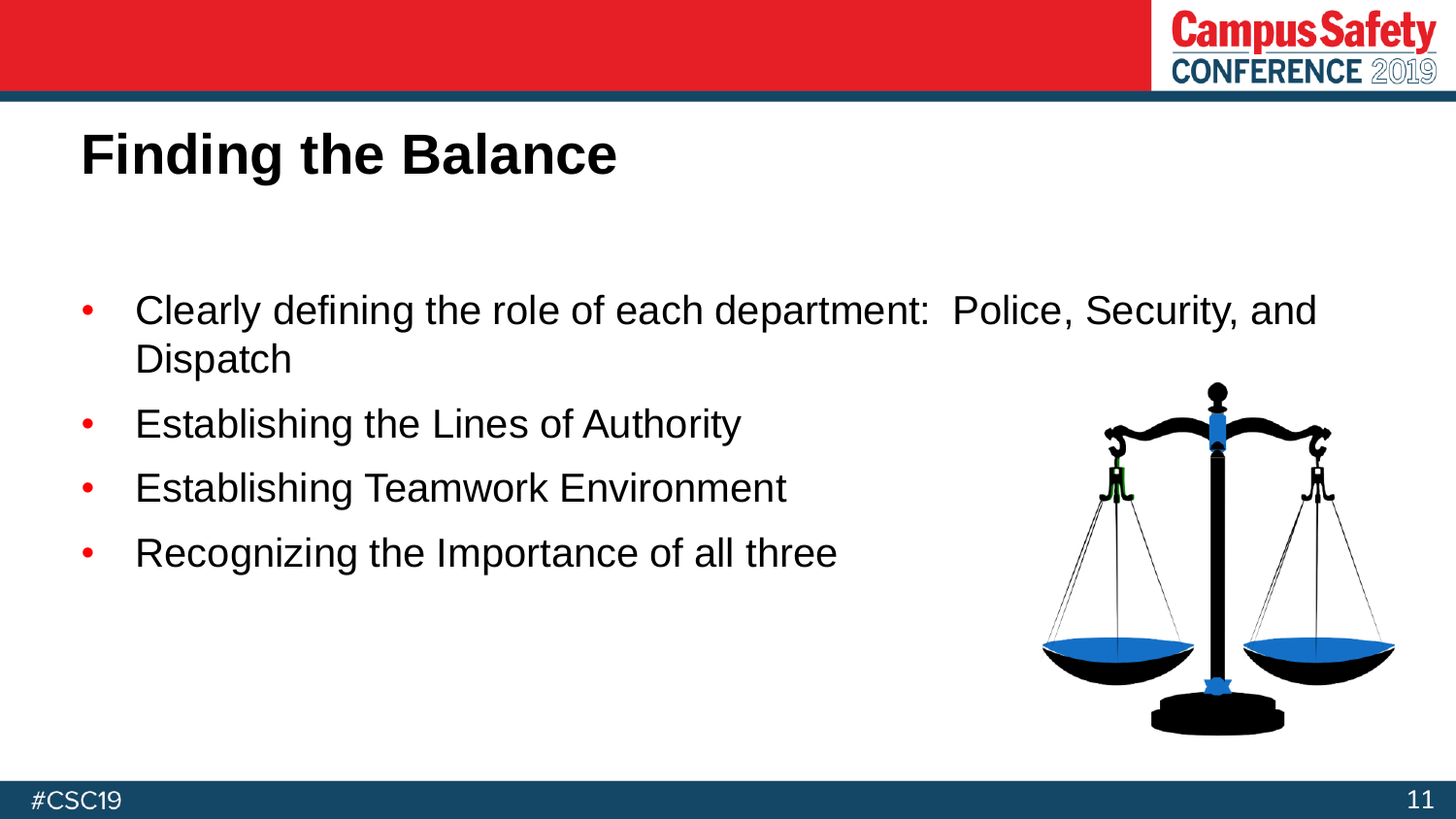

# **Other Options**

- You can transition a portion of the department.
- For example, some schools initially chose to only include their command staff as police officers.
- The rest of the guards can be transitioned at a later date.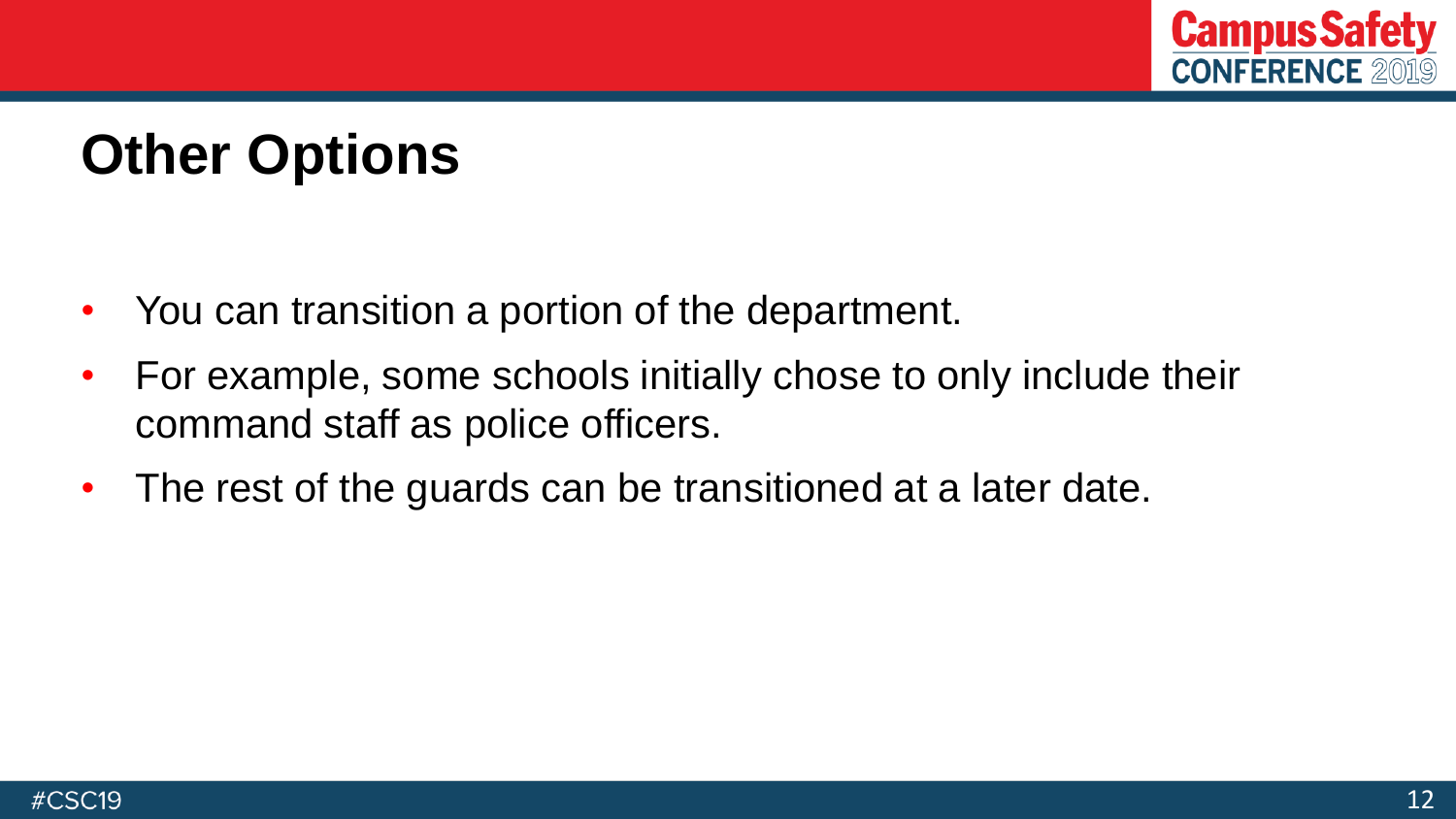

### **Transition Period**

#### **Things to remember during the transition**

- Patience is the key
- Continue to support campus security and recognize the importance of their role
- Communicate (share your idea with others on campus)
- Finally, celebrate the transition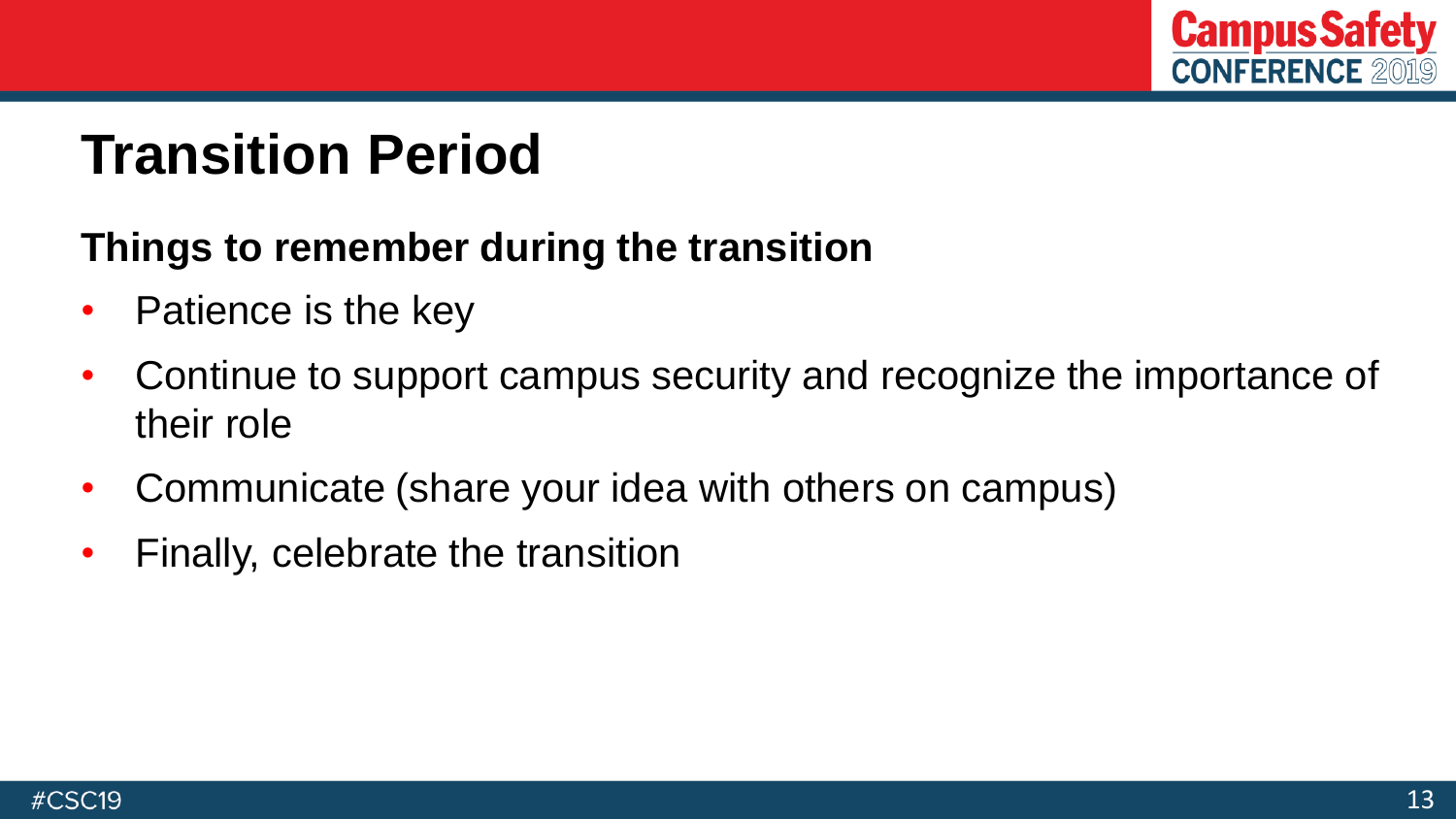

# **Community**

#### **A Shift in Community Culture**

- Spread the News
- Host Training Events for Local Law Enforcement
- Recognize Them by Including them in Campus Events
- Attend Local Emergency Management Meetings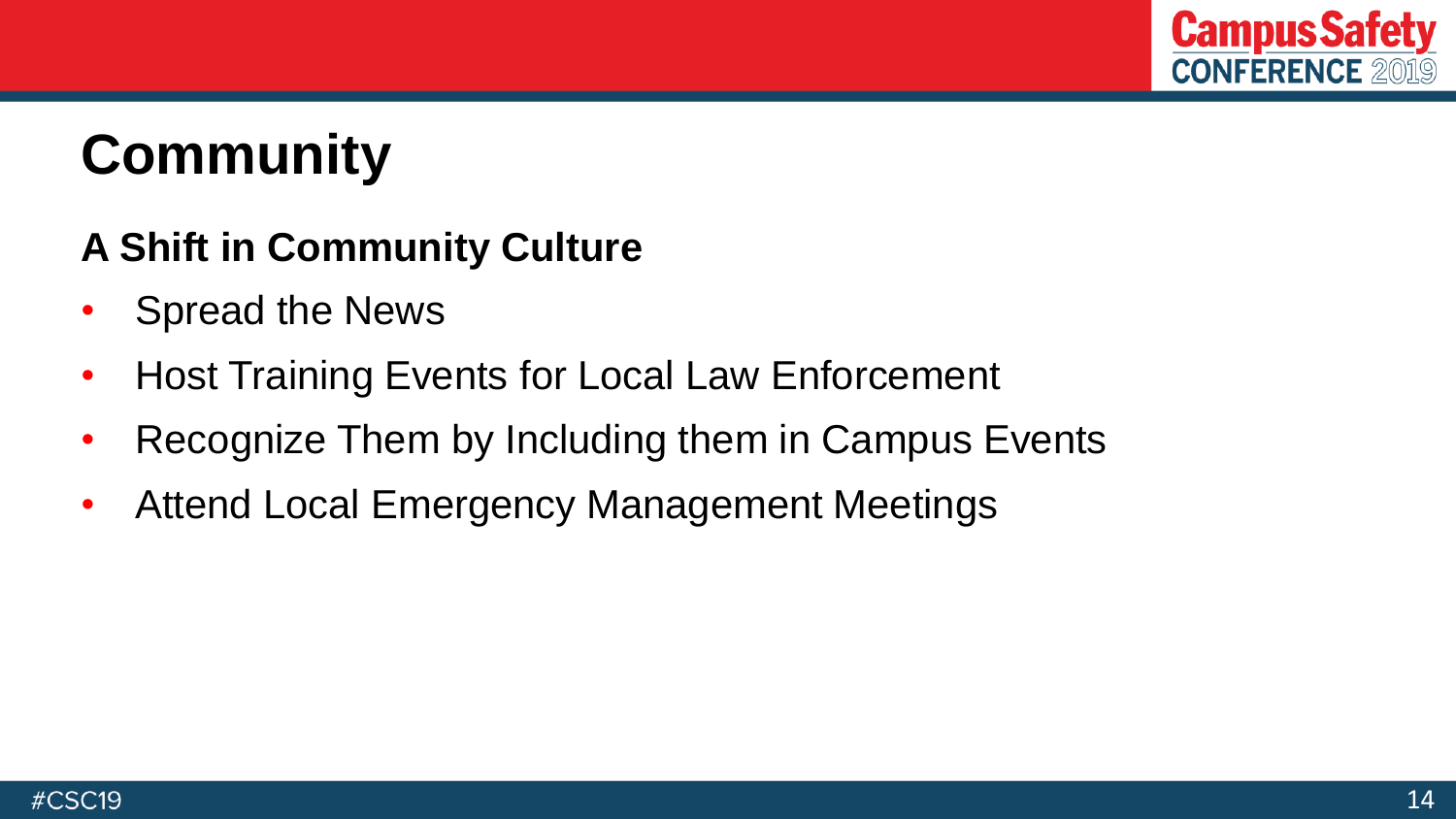

### **Campus**

#### **A Shift in Campus Culture**

- Being Present on Campus
- Participating in Campus Events
- Interacting with Students, Faculty, Staff, and Community
- Sell your product to the community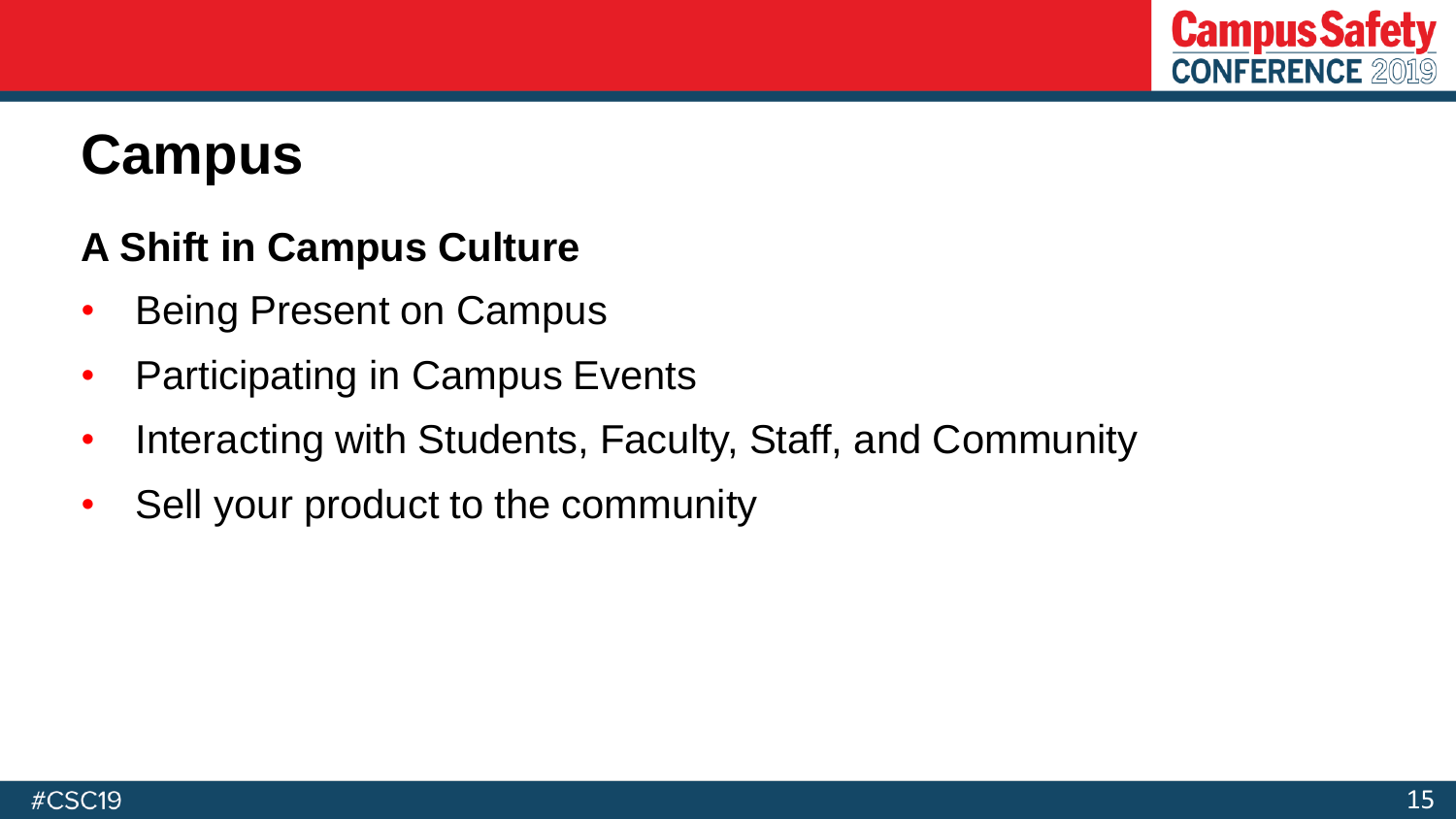

# **Safety and Security Upgrades**

- 24 Hour Dispatch Coverage with Camera Monitoring
- **Emergency Alert Siren**
- Emergency Call Boxes (throughout campus)
- Panic Buttons (for key offices)
- LiveSafe Emergency Alert App, or other Emergency Apps
- Enhanced Camera Coverage
- Faculty, Staff, and Student Training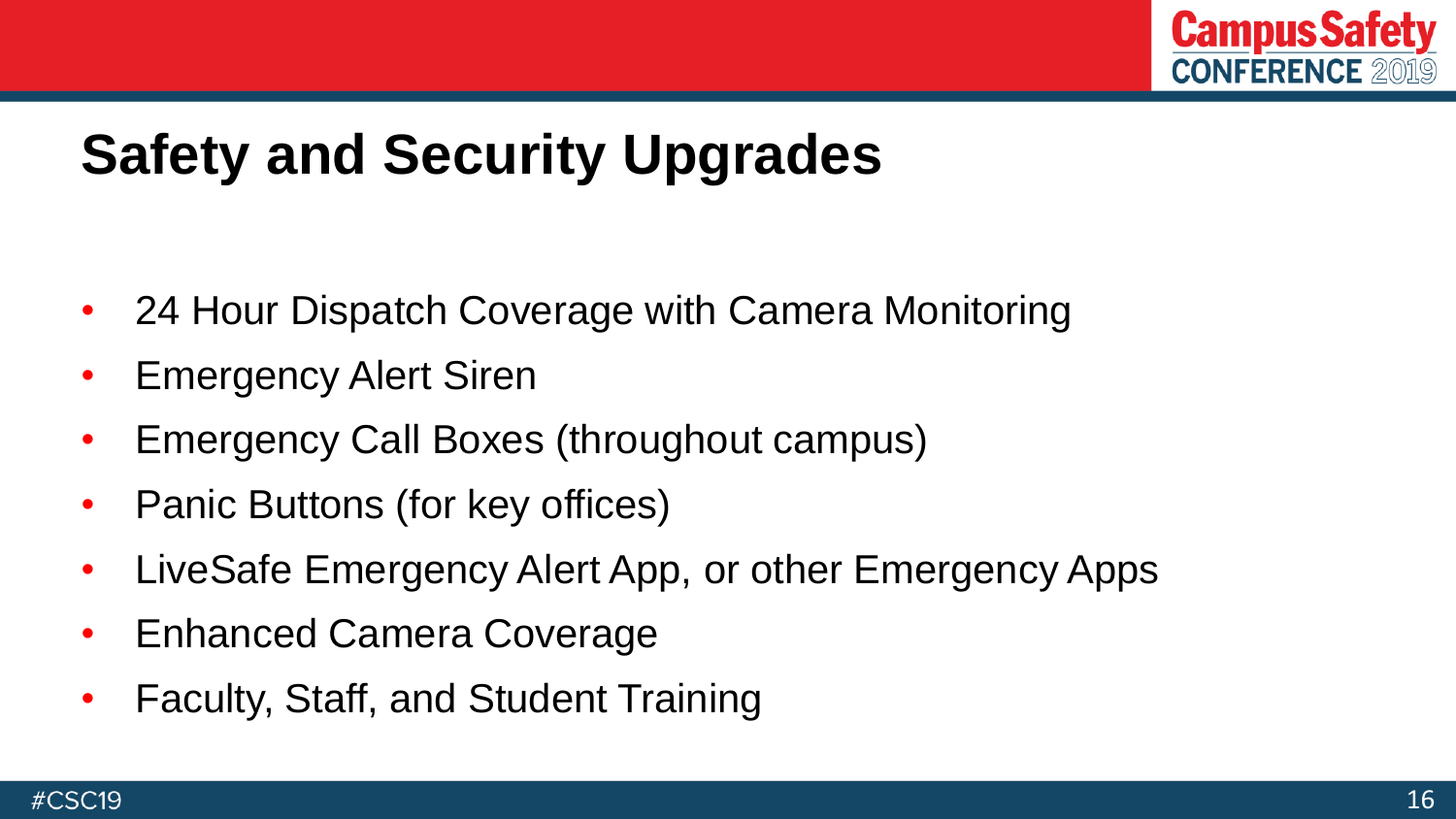



#### PART OF THE USA TODAY NETWORK

# **Headlines**

**June 19, 2012**

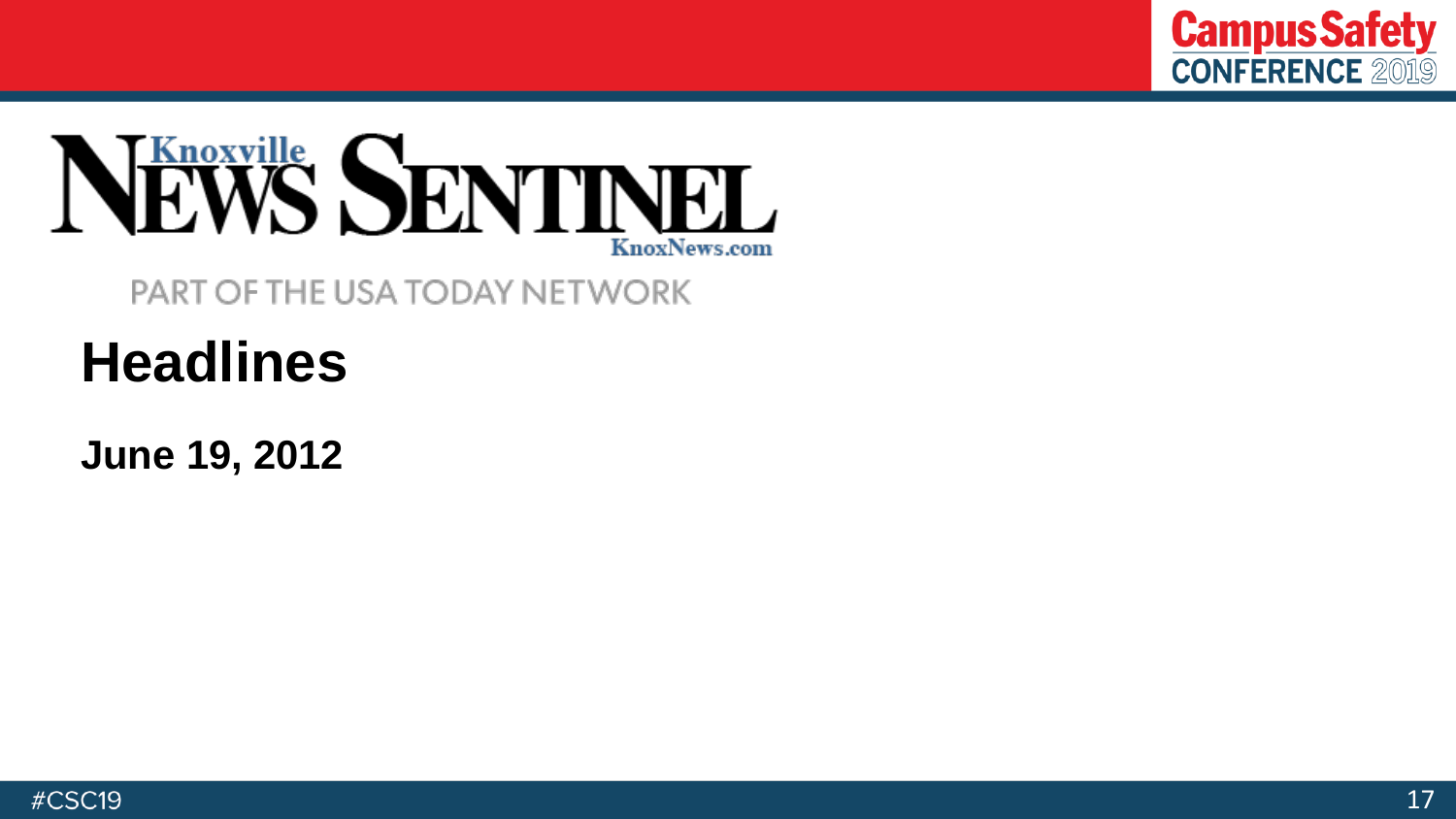

#### **Headlines** . TACTICAL-LIFE **JUNE 19, 2012 Lincoln Memorial University Establishes Own Police Force**

- Citing a more than doubling of its student body this past decade, Lincoln Memorial University established its own police force Monday and signed a memorandum of understanding with Claiborne County and the Claiborne County Sheriff's Department.
- "The creation of an LMU police force is a necessary and essential step as this institution continues on its trajectory of rapid growth," LMU President B. James Dawson said during a news conference on the university's campus. "Our people are our greatest resource, and it is vital that we take every possible measure to protect them." The force will employ six officers who will be deputized with the authority to carry a weapon and make arrests.



PART OF THE USA TODAY NETWORK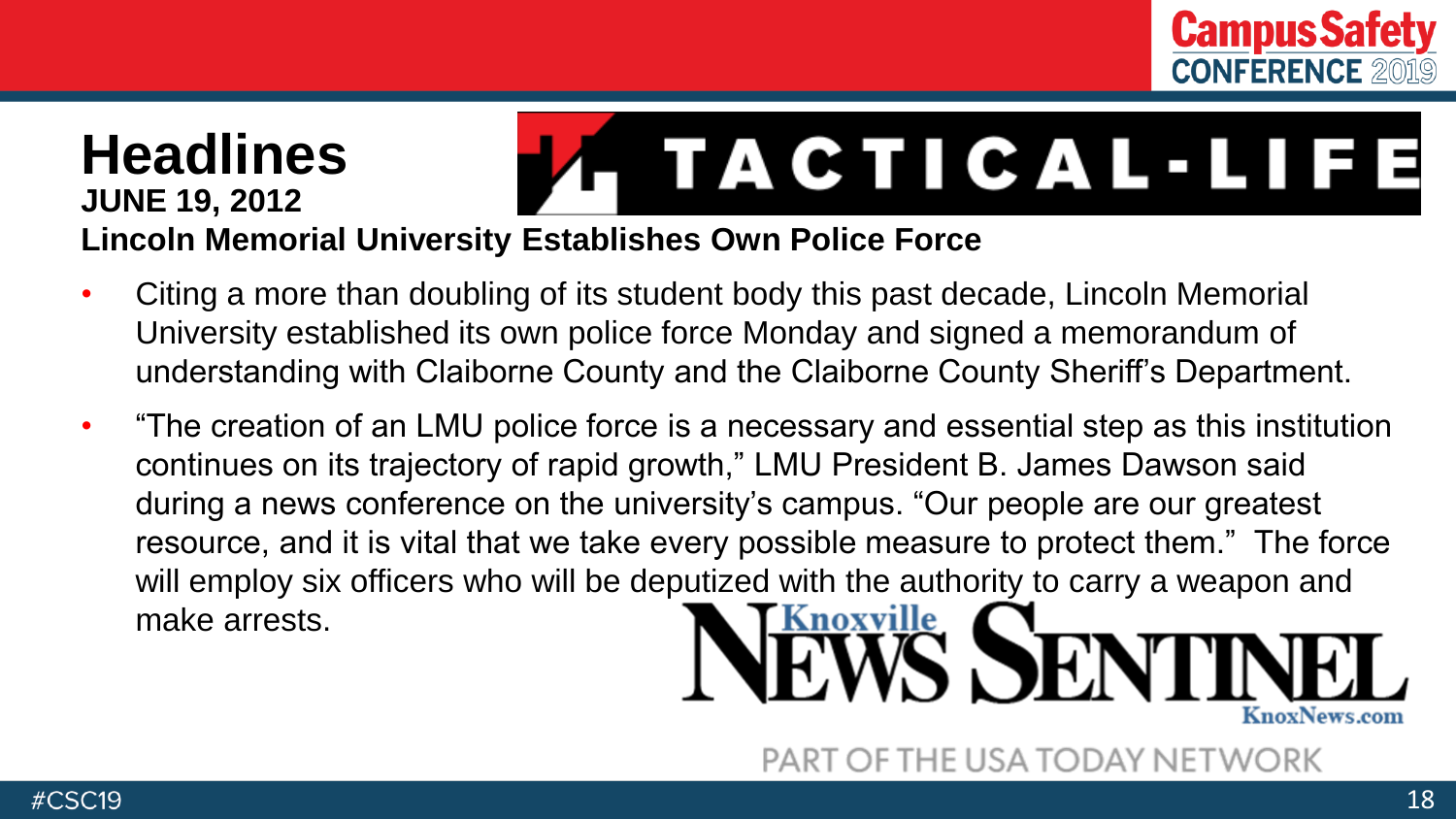

### **Accomplishments**

- 2017: The Lincoln Memorial University (LMU) Police, Security and Dispatch department was named to the [Safe Campus Top 25](https://safecampussummit.org/2018-las-vegas-conference/top-25-university-departments/). The list was published by Safe Campus, a national organization dedicated to improving the safety of U.S. colleges and universities. LMU was ranked No. 24 for a wide range of efforts aimed at improving the safety and well-being of students and employees on its Harrogate, Tennessee, main campus and 10 extended learning sites, which stretch from Corbin, Kentucky, to Tampa, Florida.
- 2018: The Lincoln Memorial University (LMU) Police, Security and Dispatch department was named to the Safe Campus Top 25, moving up to No. 15. The list was published by Safe Campus, a national organization dedicated to improving the safety of U.S. colleges and universities. LMU earned its first ranking a year ago when it was ranked No. 24. The University has been recognized for a wide range of efforts aimed at improving the safety and well-being of students and employees on its Harrogate, Tennessee, main campus and 10 extended learning sites, which stretch from Corbin, Kentucky, to Tampa, Florida.
- 2019: Lincoln Memorial University was named the safest campus in the country by the National Council for Home Safety and Security.
- Spotlight on Campus: Safety Director of the Year Finalist Cesar Gracia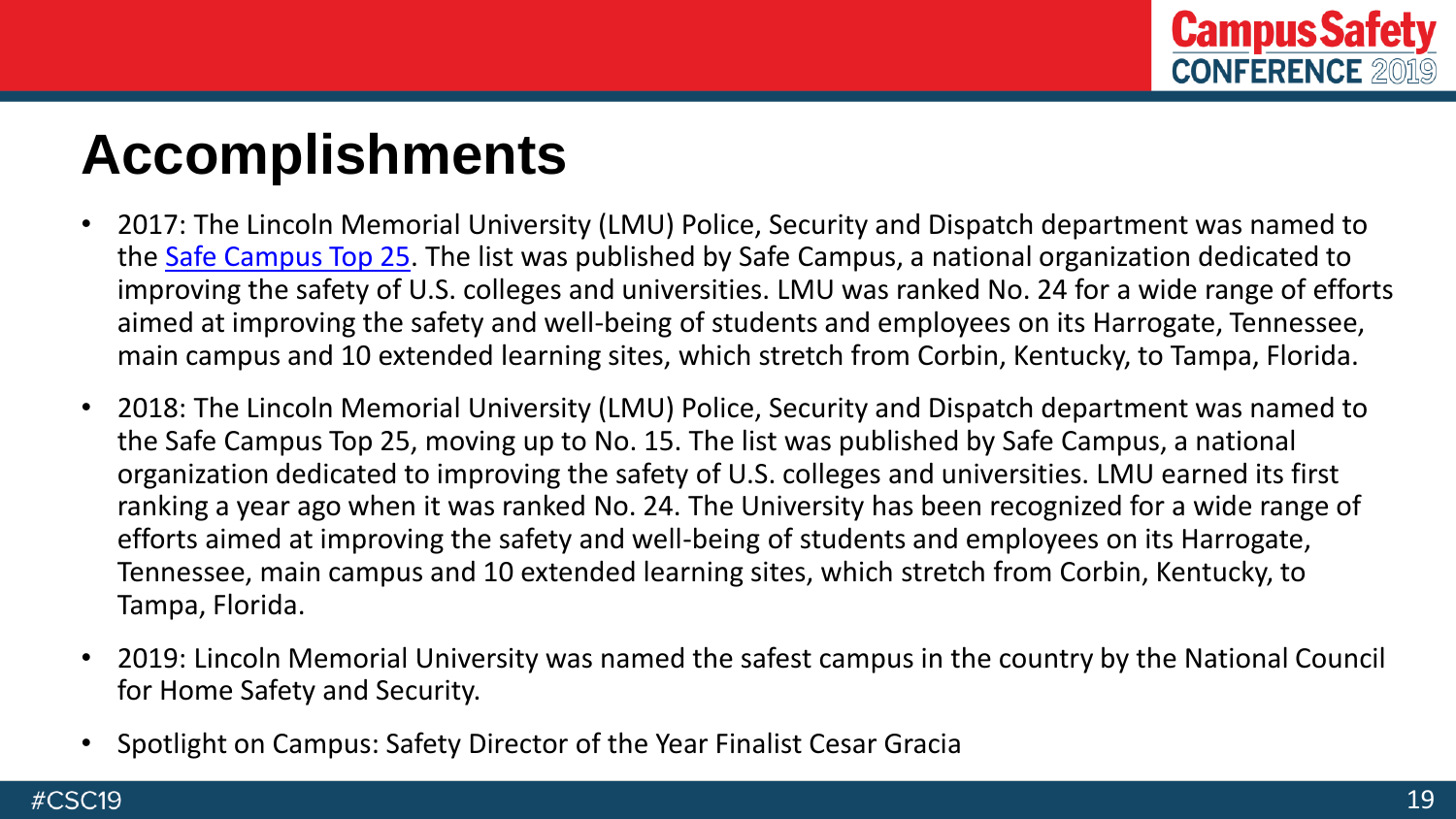

#### **LMU NAMED SAFEST COLLEGE IN AMERICA**

- **Harrogate, Tennessee, April 16, 2019**—Lincoln Memorial University (LMU) tops [Alarm.org](http://www.alarm.org/) and the National Council for Home Safety and Security's 2019 Safest Colleges in America list.
- The organization looked at a number of factors in publishing their ranking of the top 100 safest colleges in America including data and crime statistics reported to the FBI, crime in surrounding areas and security measures instituted by schools.
- The report credited LMU for a broad range of measures to ensure campus safety including patrols, lock checks, after hours escort services, camera monitoring and dispatching for both emergency and non-emergency situations.

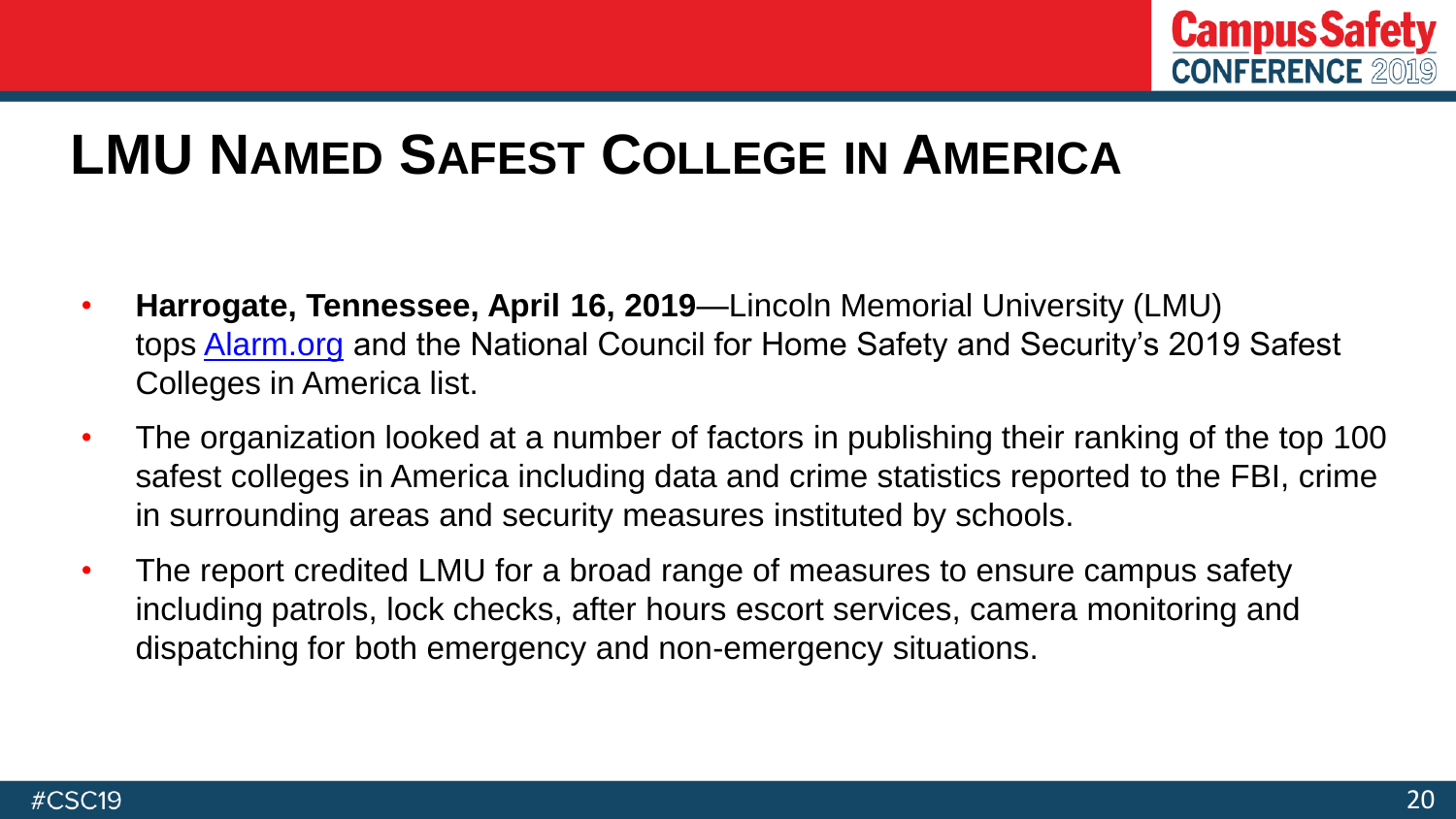

### **Things to Remember**

#### **It's a marathon, not a sprint**

- Set your goals, and pursue them
- Identify key stakeholders and obtain their support
- Do not accept status quo
- Once the department is established, provide the necessary support to assist with their success
- A campus police department is crucial for the safety of the campus community as a whole